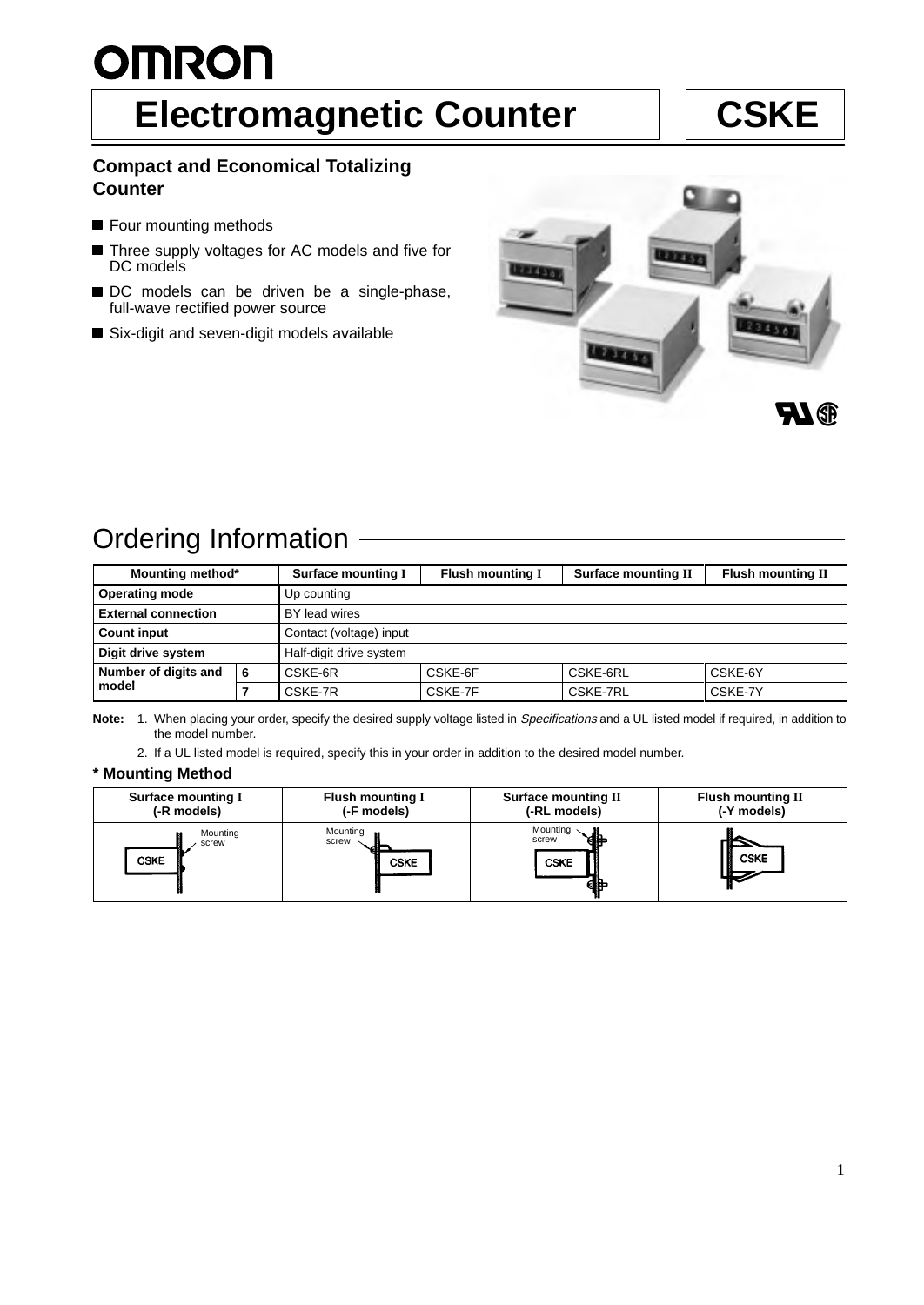# Specifications – **Example 2014**

### **Ratings**

| Supply voltage (see note)     | 24, 48, 100 VAC, 50/60 Hz<br>6, 12, 24, 48, 100 VDC<br>(Can be used with a single-phase, full-wave rectified power source. Contains 48% ripple max.) |
|-------------------------------|------------------------------------------------------------------------------------------------------------------------------------------------------|
|                               |                                                                                                                                                      |
| Operating voltage range       | 85 to 110% of rated supply voltage                                                                                                                   |
| <b>Power consumption</b>      | AC: approx. 2 VA<br>DC: approx. 2 W                                                                                                                  |
| <b>Maximum counting speed</b> | 10 cps (contact input)<br>Minimum signal width: 50 ms min. (Duty factor: 1:1)                                                                        |

**Note:** The DC models have no polarity.

### **Characteristics**

| <b>Insulation resistance</b>            | 100 $M\Omega$ min. (at 500 VDC)                                                                      |
|-----------------------------------------|------------------------------------------------------------------------------------------------------|
| Dielectric strength                     | .500 VAC, 50/60 Hz for 1 minute                                                                      |
| <b>Vibration resistance</b>             | Destruction: 10 to 25 Hz, 2 mm double amplitude<br>Malfunction: 10 to 55 Hz, 0.5 mm double amplitude |
| <b>Shock resistance</b>                 | Destruction: 300 m/s <sup>2</sup> (approx. 30 G)<br>Malfunction: 50 m/s <sup>2</sup> (approx. 5 G)   |
| <b>Ambient temperature</b>              | Operating: -10°C to 40°C                                                                             |
| <b>Ambient humidity</b>                 | 45% to 85%                                                                                           |
| Life expectancy                         | 10,000,000 counts                                                                                    |
| <b>Approved standards</b><br>(see note) | UL508, CSA C22.2 No.14                                                                               |
| Weight                                  | Approx. 100 g                                                                                        |

**Note:** These standards apply to the -US models only.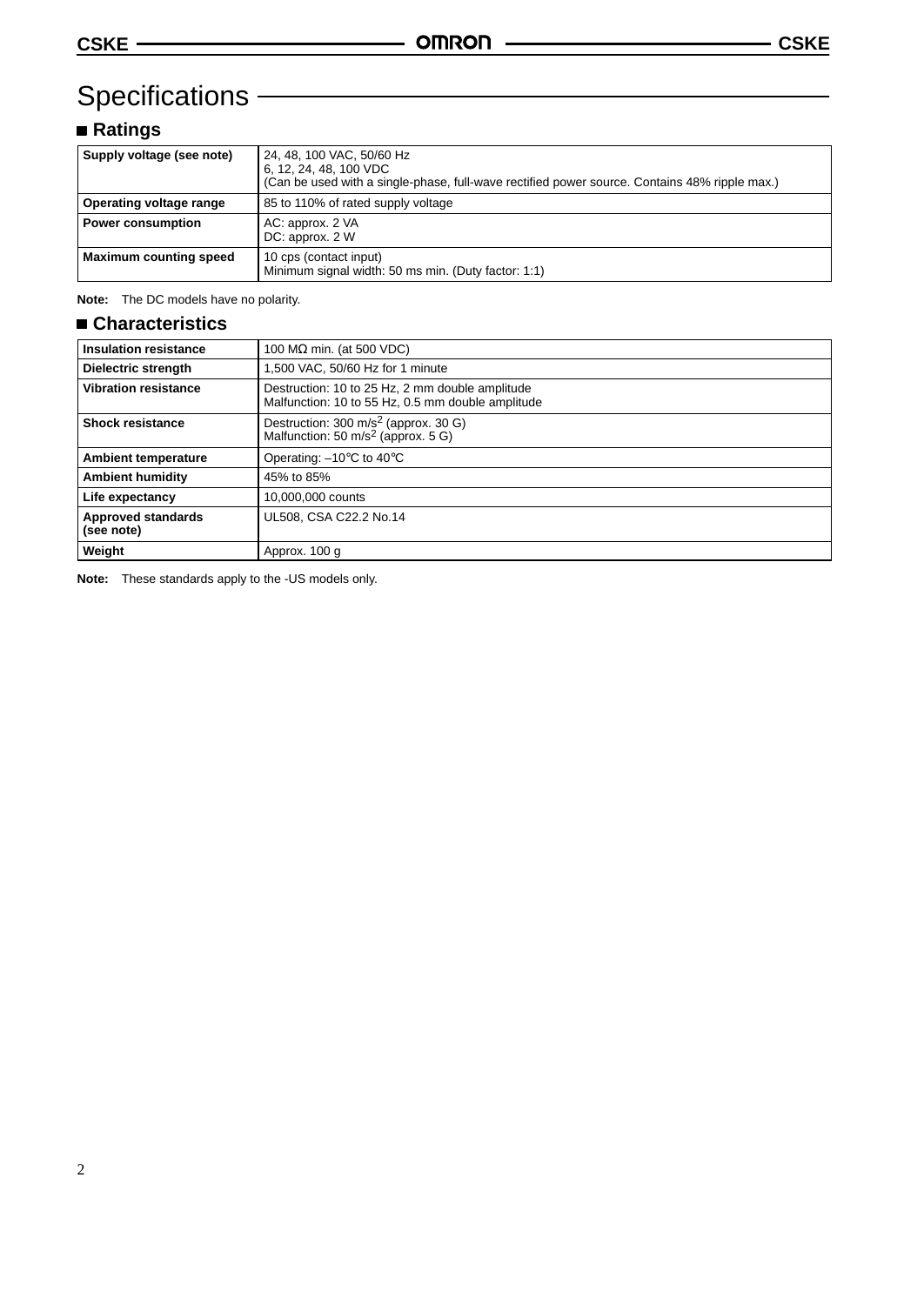# **Dimensions**

**CSKE-6R CSKE-7R**



### **CSKE-6F CSKE-7F**







 $7^{+0.5}_{-0}$ 

**Panel Cutout**

**CSKE-6RL CSKE-7RL**



**CSKE-6Y CSKE-7Y**